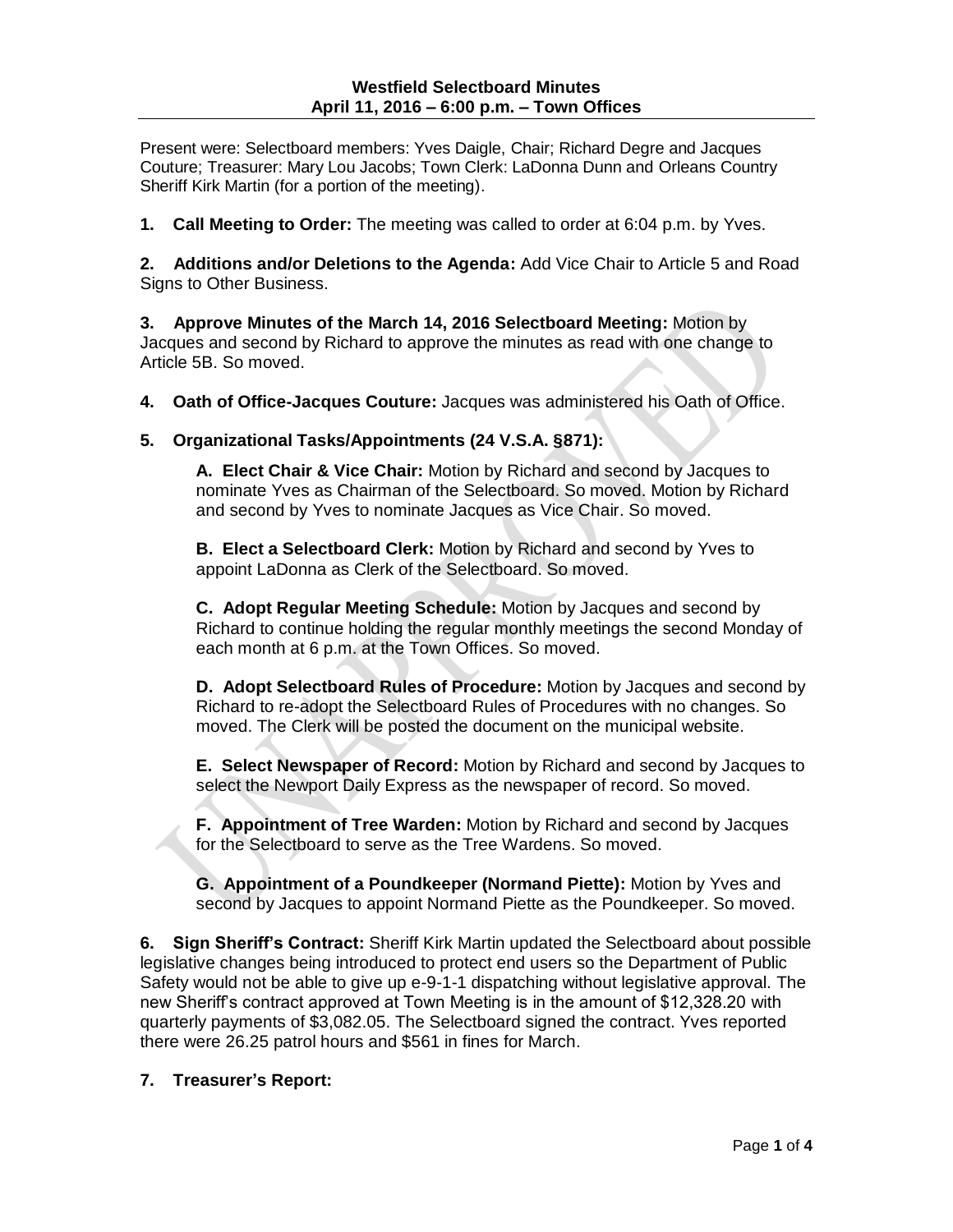**A. Approve Warrants for Expenditures dated 3-23-16 and 4-6-16:** Motion by Jacques and second by Richard to approve the warrants as listed. So moved.

**B. Letter of Understanding with Larry Kennison:** Mary Lou reviewed the revised version of the Letter of Understanding which had been emailed to the Selectboard prior to the meeting. She will check the liability coverage limits to ensure they are correct. Larry will be given a copy of the letter to review and he will be asked to attend an upcoming Selectboard meeting to sign the document.

**C. Update on Liability Insurance Coverage for Town Volunteer Workers:** Mary Lou discussed this with the VLCT auditor during the towns recent payroll audit and learned that volunteers are covered under the town insurance anytime they are performing a town function such as volunteering at recycling or working at the polls.

## **8. North Hill Cemetery:**

**A. Fencing:** Yves reviewed that after discussing this at Town Meeting John Elliott and Rob Brewster both expressed a desire to have the fence. John wanted half of the fence for the Troy Schools new pre-school building and Rob wanted the entire fence. After discussion, the Selectboard felt it would be best to have one person remove the entire fence. They felt it was important for the tractor to stay on the outside of the fence so no damage would be done to the tombstones. Richard Degre offered to give the fence at the Auction House to the new preschool in Troy once the school moves out of his location. Motion by Richard and second by Jacques to give the entire fence at the North Hill Cemetery to Rob Brewster who will be responsible for removing the fence. So moved. Yves will contact Rob to work out the details and he will also supervise the removal of the fence.

**B. Letter from May & Davies** *(emailed in advance for review):* The deed has been completed, signed and recorded in the land records. Per Bill Davies recommendation zoning permits are being worked on for the Town and the Backus brothers for the subdivision. These will also be recorded in the land records.

## **9. Roads:**

**A. FY2017 Better Roads Grant – Deadline 4/15/16:** Yves attended a meeting at District 9 with about 30 others to discuss changes to the Better Roads program. Much of the meeting was spent discussing culverts. It is the recommended that towns have a culvert policy. The Selectboard felt they had a verbal policy in place and asked the Clerk to check with Larry Kennision to see if he had a written policy. They also would like to look at sample policies from other towns and thought it would be a good idea to talk with Jason Sevigny at District 9 to see if he has samples. Eric is working with Jason to complete the Better Roads grant paperwork.

**B. Status of Floor Drain Work at Town Garage – Deadline 5/7/16:** Eric will order the filter and install it in the floor drain. The current grader bay will be designated as the work bay.

**C. Change of Class 4 to Class 3-End of Ballground Road for Salmon:** William Salmon spoke with Yves and made a request for the Selectboard to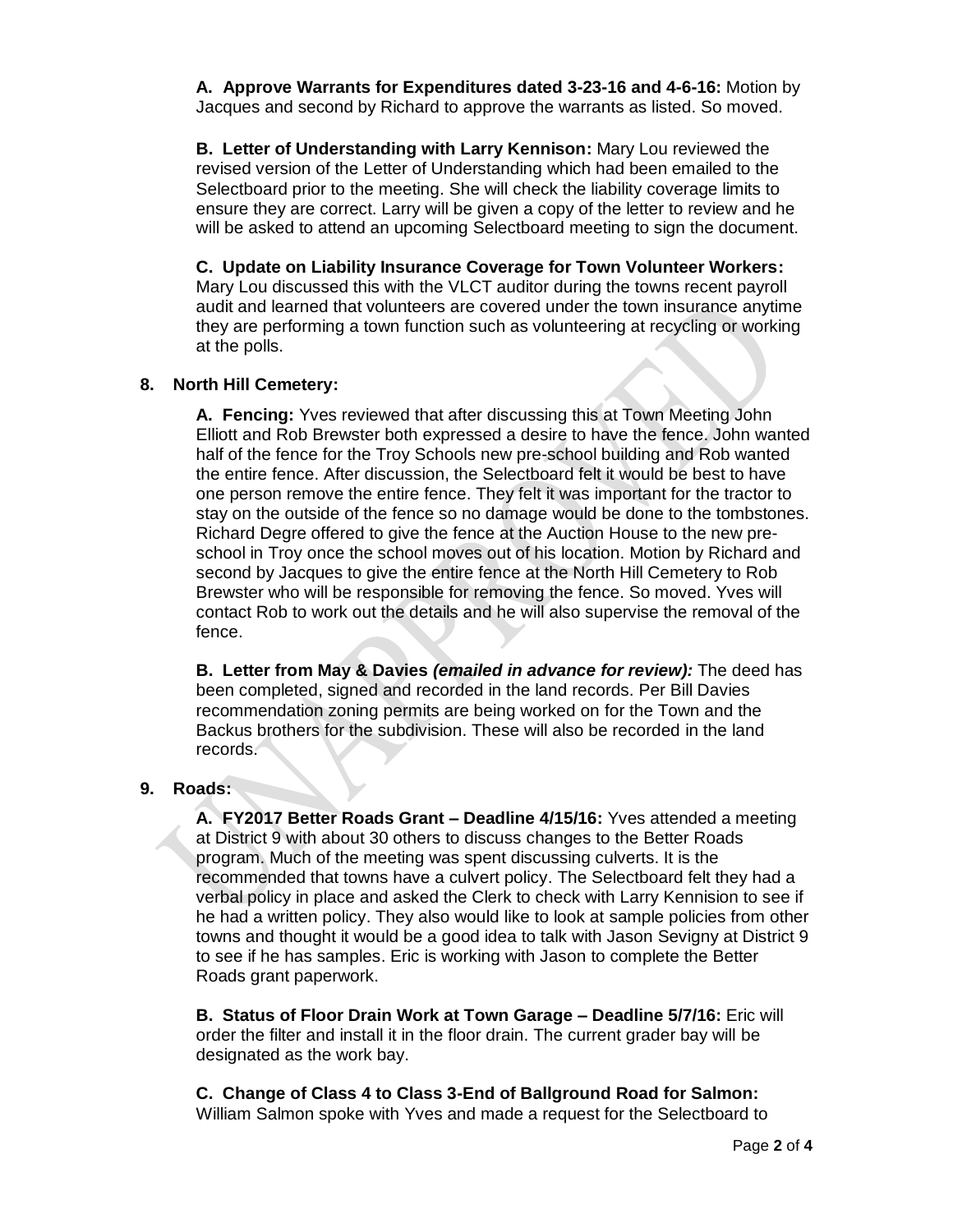reclassify the end of Ballground Road from a class 4 road to a class 3 road. The Selectboard expressed concern that there are many class 4 roads in town and they don't want to show preferential treatment to one landowner over another. Motion by Jacques and second by Richard to not reclassify the end of Ballground Road from a class 4 road to a class 3 road. So moved. The Clerk was asked to draft a letter to the property owner explaining the Selectboards decision.

**10. Review Updated Local Emergency Operations Plan (LEOP) and Adopt (due 5/1/16):** *(emailed in advance for review)* The LEOP document was reviewed and a few more updates will be made prior to submitting to NVDA. Motion by Yves and second by Jacques to adopt the LEOP document. So moved.

**11. Plowing/Mowing/Cleaning Bids:** There was discussion about who plows, mows and does the spring and fall clean-up at the Town Clerk's office, Community Center and the Common. The Selectboard felt the mowing done at the Community Center, Town Clerk's office and playground/recreation areas should be put out to bid. The Clerk will place an ad in the Newport Daily Express seeking bids for the season with bids to be submitted by 4 p.m. on Monday, April 25. The Selectboard will meet that night to open and award the bid. The Clerk will draft a letter to Don Berthiaume informing him of the bid process and asking him to submit a bid.

**12. Recycling Report:** Yves had nothing new to report.

**13. Dog License Update:** LaDonna reported there are two dogs left to be licensed.

**14. 2016 Dry Hydrant Grant Program:** LaDonna has been in contact with John Zartarian, Montgomery Fire Department Assistant Chief. The Montgomery Fire Department will be applying for a Rural Fire Protection Program dry hydrant grant to put a dry hydrant in Alpine Haven on the Westfield side. The Selectboard was in favor of this and were in agreement to pick up the costs over and above what the grant will pay. LaDonna will be in contact with John Zartarian to see if they need anything from the Town of Westfield to proceed with the grant application.

**15. Resolution to the Public Service Board:** *(emailed in advance for review)* This was discussed a few months ago. Yves read a portion an email from Paula Pearsall requesting the Town of Westfield signing the Rutland Town Resolution. The Selectboard stood by their earlier decision to take no action on this issue.

# **16. Other Business:**

**A. CLiF Final Event-May 6th, 10 a.m. at the Jay/Westfield Joint Elementary School:** LaDonna invited Selectboard members to attend the final event. LaDonna will not be able to attend so Mary Lou Jacobs and MaryLee Daigle will be present to work with the presenter. They will take CLiF officials and the guest presenter on a tour of the Library following the presentation at the school.

**B. Connie's request re: Flowerbeds at the Office, Comm. Center and Library:** At the request of Connie LaPlume this item was removed from the agenda. Yves reported the school will be bringing some children to plant flowers at the Library.

**C. Thank you from NEK Council on Aging:** Yves read a thank you note from the NEK Council on Aging for the appropriation approved at Town Meeting.